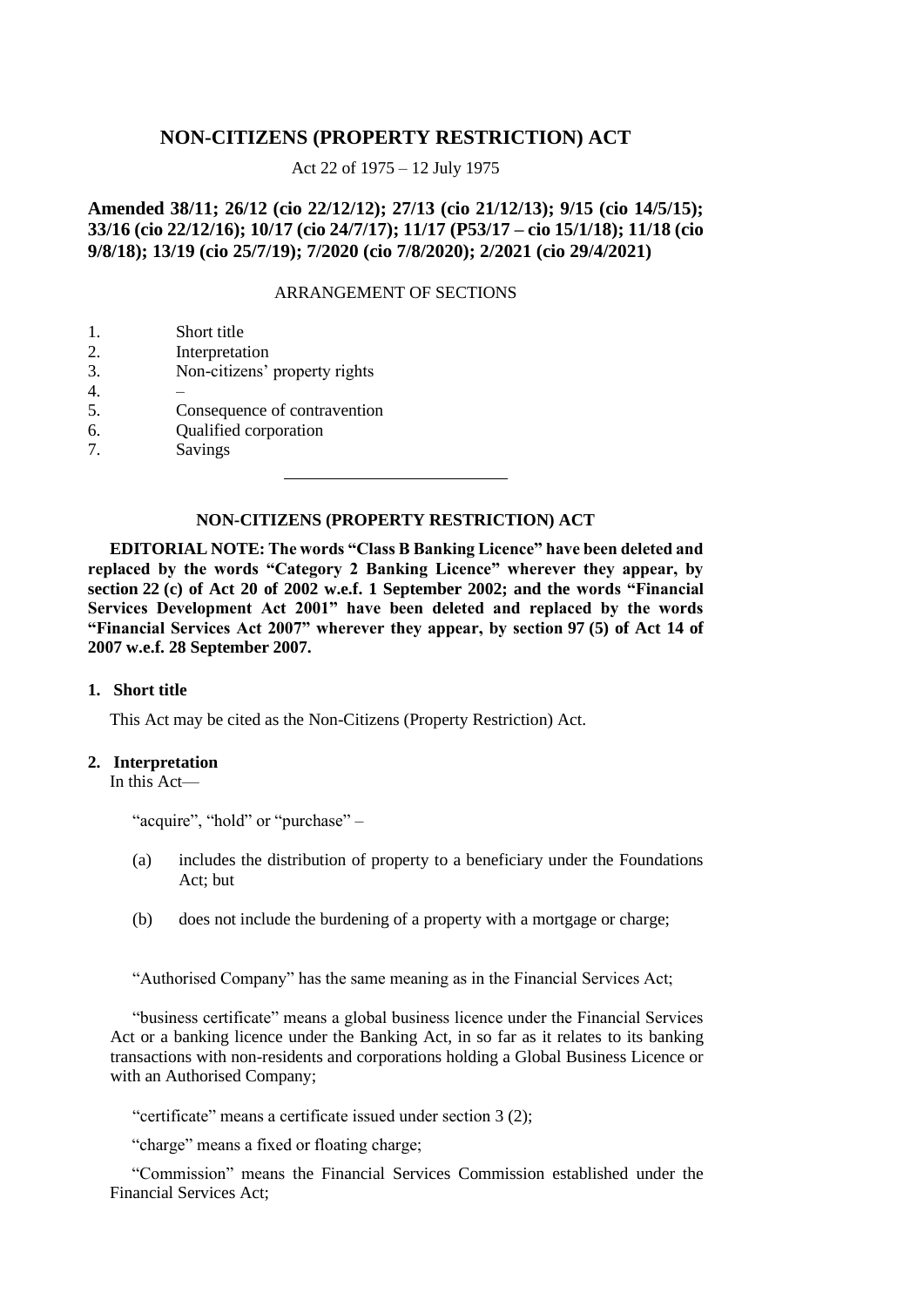"dispose of" includes the burdening of a property with a mortgage or charge;

"Minister" means the Minister to whom responsibility for the subject of internal affairs is assigned;

"non-citizen" means—

- (a) a person who is not a citizen of Mauritius;
- (b) an association or body of persons, whether corporate or incorporate, where—
	- (i) it is not domiciled in Mauritius;
	- (ii) it is quoted on the Official List of the Stock Exchange or admitted to any Second Market established under the Securities Act and its control or management is vested in one or more persons who are not citizens of Mauritius;
	- (iii) it is not so quoted or admitted and one of its shareholders is not a citizen of Mauritius;
- (c) a trust in so far as it is involved in any transaction referred to in section 22 of the Trusts Act; or
- (d) a foundation which has a person who is not a citizen of Mauritius as  $-$ 
	- (i) a founder;
	- (ii) a beneficial owner or an ultimate beneficial owner; or
	- (iii) a beneficiary,

under the Foundations Act;

## "property"—

- (a) means an immovable property, whether freehold or leasehold, in Mauritius; and
- (b) includes—
	- (i) in relation to a trust or otherwise, any right or interest in immovable property, whether legal or beneficial; or
	- (ii) any share;

"qualified corporation" means a corporation holding a global business licence under the Financial Services Act or a bank holding a banking licence under the Banking Act, in so far as it relates to its banking transactions with non-residents and corporations holding a Global Business Licence or with an Authorised Company, as the case may be;

"resident in Mauritius" means—

- (a) in relation to an individual, a person who has his domicile in Mauritius;
- (b) in relation to a body corporate, a body incorporated or registered under the law of Mauritius;

"share"—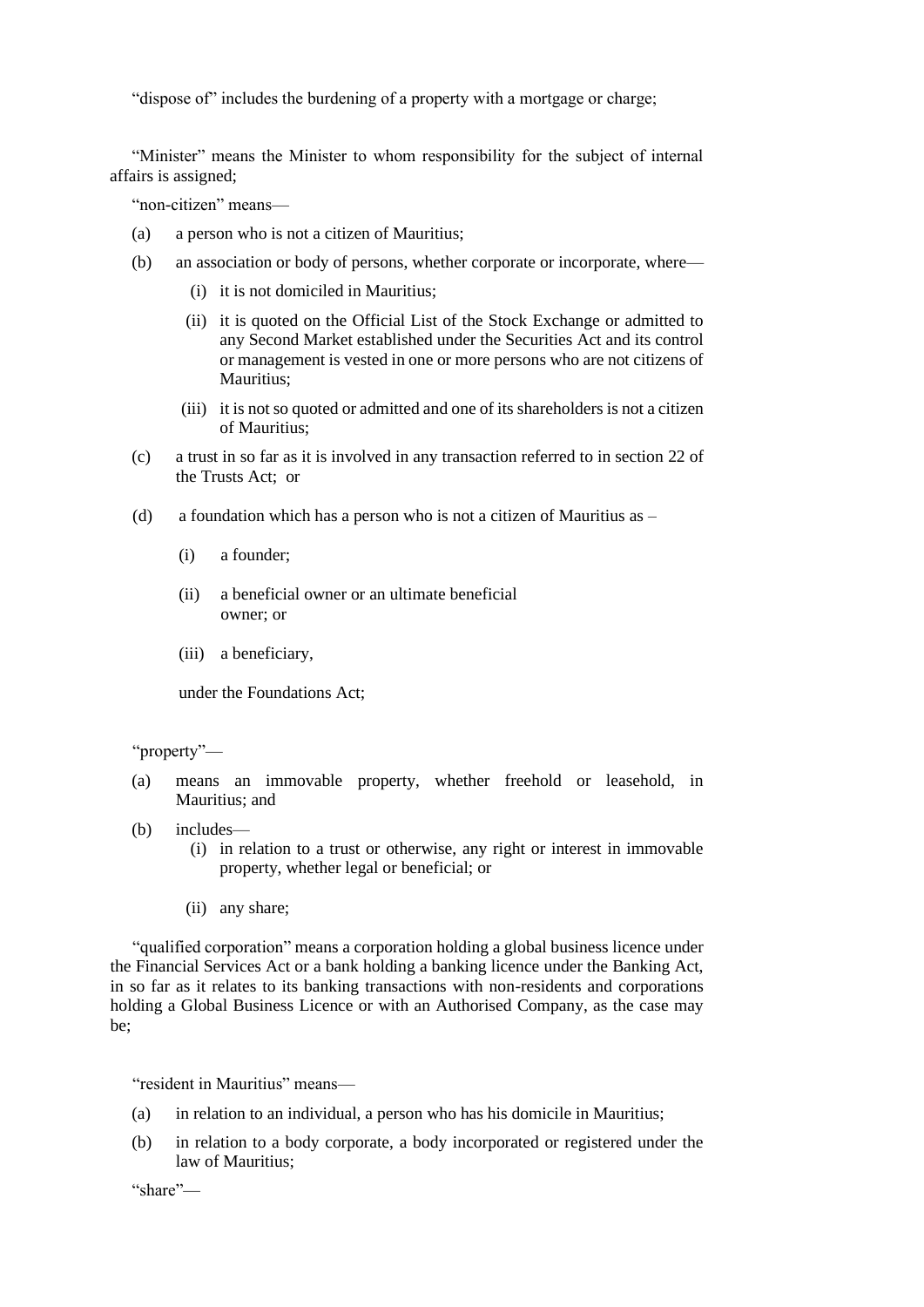- (a) means an interest, by any name called, in a company, partnership or *société* or any other body corporate which holds, disposes of, purchases or otherwise acquires an immovable property in Mauritius; and
- (b) includes—
	- (i) a share in a partnership or *société* or any body corporate which reckons amongst its assets—
		- (A) any freehold or leasehold immovable property in Mauritius; or
		- (B) any share in a company or in a company holding shares in a subsidiary or any share in a partnership or *société* or any other body corporate, which itself reckons amongst its assets, freehold or leasehold immovable property in Mauritius;
	- (ii) a share in a company which reckons amonst its assets—
		- (A) any freehold or leasehold immovable property in Mauritius; or
		- (B) any share in a company holding shares in a subsidiary or any share in a partnership or *société* or any other body corporate, which itself reckons amongst its assets, freehold or leasehold immovable property in Mauritius; or
		- (C) any share in a company holding shares in any successive subsidiary company, or any share in any successive partnership or société or any other successive body corporate, which itself reckons amongst its assets freehold or leasehold immovable property in Mauritius;

"shareholder" includes an association or body of persons, whether corporate or incorporate, which is a non-citizen.

## **3. Non-citizens' property rights**

(1) Subject to subsection (3), a non-citizen who wishes to hold, dispose of, purchase or otherwise acquire a property shall make a written application to the Minister giving, wherever applicable—

- (a) the precise location of the property;
- (b) a site plan showing its extent and precise location;
- (c) the nature of the interest intended to be held, disposed of, purchased or otherwise acquired;
- (d) the reason for which the application is made; and
- (e) such other information as the Minister may determine.

(1A) Notwithstanding subsection (1), where a non-citizen acquires property without having made a written application under subsection (1), the Minister may, where the noncitizen makes a written application after the acquisition, give his approval, subject to such terms and conditions as he may determine, with respect to the acquisition of the property where he is satisfied –

- (a) of the credentials of the non-citizen; and
- (b) that the omission to seek prior written authorisation for the acquisition of the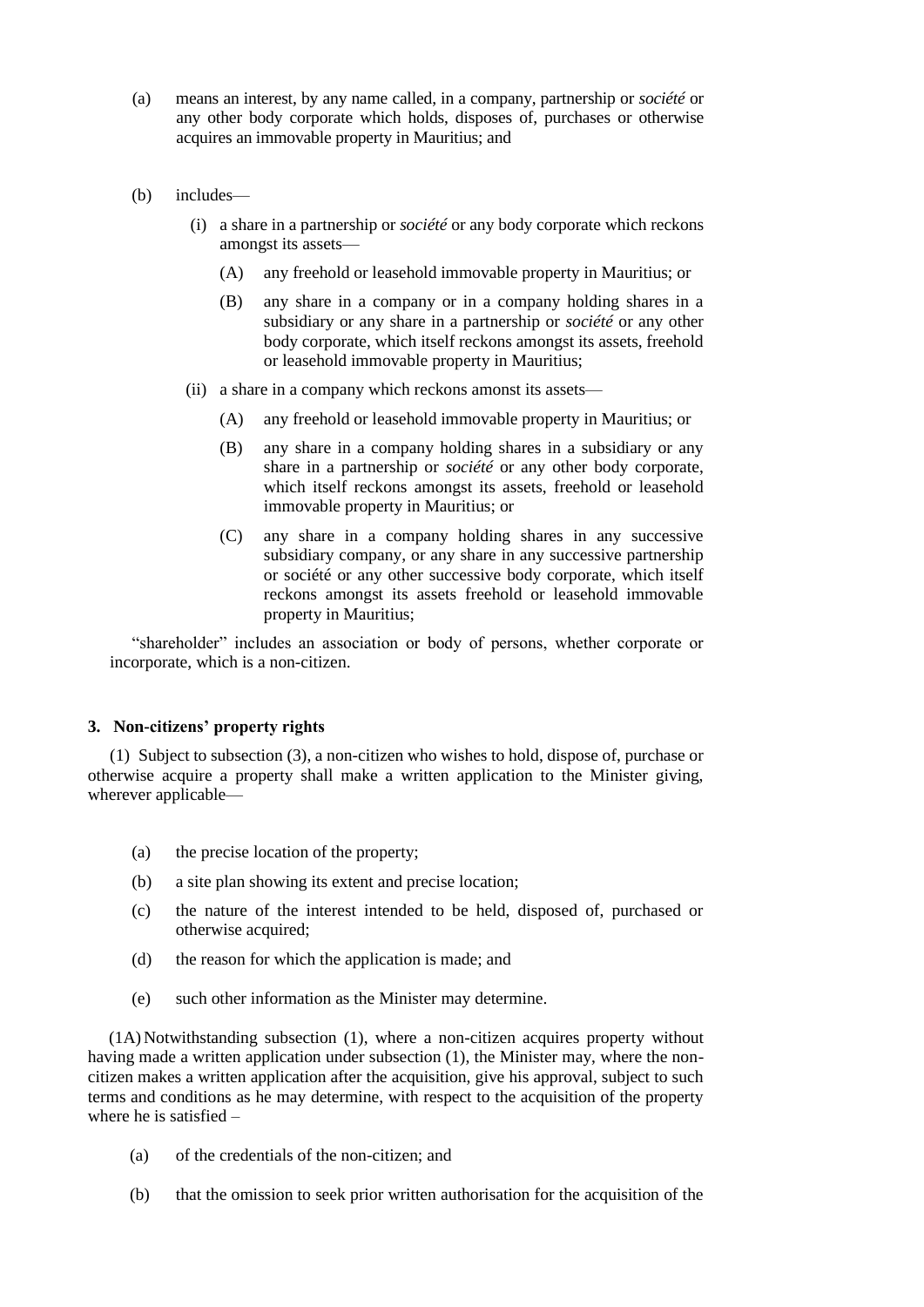property was due to a mistake or oversight.

(1B) (a) Where a non-citizen makes a written application to the Minister under subsection (1A), he shall give all the particulars specified in subsection (1).

(b) Where the Minister gives his approval under subsection (1A), the noncitizen shall file the document witnessing the approval with the Conservator of Mortgages for transcription.

(2) On receipt of an application under subsection (1), the Minister may issue to the applicant a certificate authorising him to hold, dispose of, purchase or otherwise acquire the property, subject to such terms and conditions as the Minister may determine.

- (3) No certificate shall be required—
	- (a) to enable a non-citizen to hold property in virtue of—
		- (i) a lease agreement for industrial or commercial purposes, other than a lease agreement or a sublease agreement in respect of a residential property, for a term not exceeding 20 years;
		- (ii) a deed of *concession* under the Fisheries and Marine Resources Act; or
		- (iii) a tenancy agreement for a term not exceeding 4 years;
	- (b) in the case of a non-citizen—
		- (i) who holds, disposes of, purchases or otherwise acquires any property in accordance with any other enactment or any convention to which Mauritius is a party;
		- (ii) who holds, disposes of, purchases or otherwise acquires property—
			- (A) while he is the spouse, married in accordance with the *régime légal de communauté*, of a citizen;
			- (B) by inheritance; or
			- (C) by the effect of marriage;
	- (ba) in the case of a retired non-citizen who, by agreement with the owner of  $a -$ 
		- (i) residential care home as defined under the Residential Care Homes Act; or
		- (ii) residential unit in any other similar facility situated outside a smart city as referred to in the Investment Promotion (Smart City Scheme) Regulations 2015,

acquires a right to live in the residential care home or residential unit, as the case may be, for the rest of his life, free of rent, provided that –

- (A) such right shall not be transferable and shall end upon the death of the retired non-citizen or when the retired non-citizen terminates the agreement; and
- (B) an authorisation from the Board of Investment is produced, after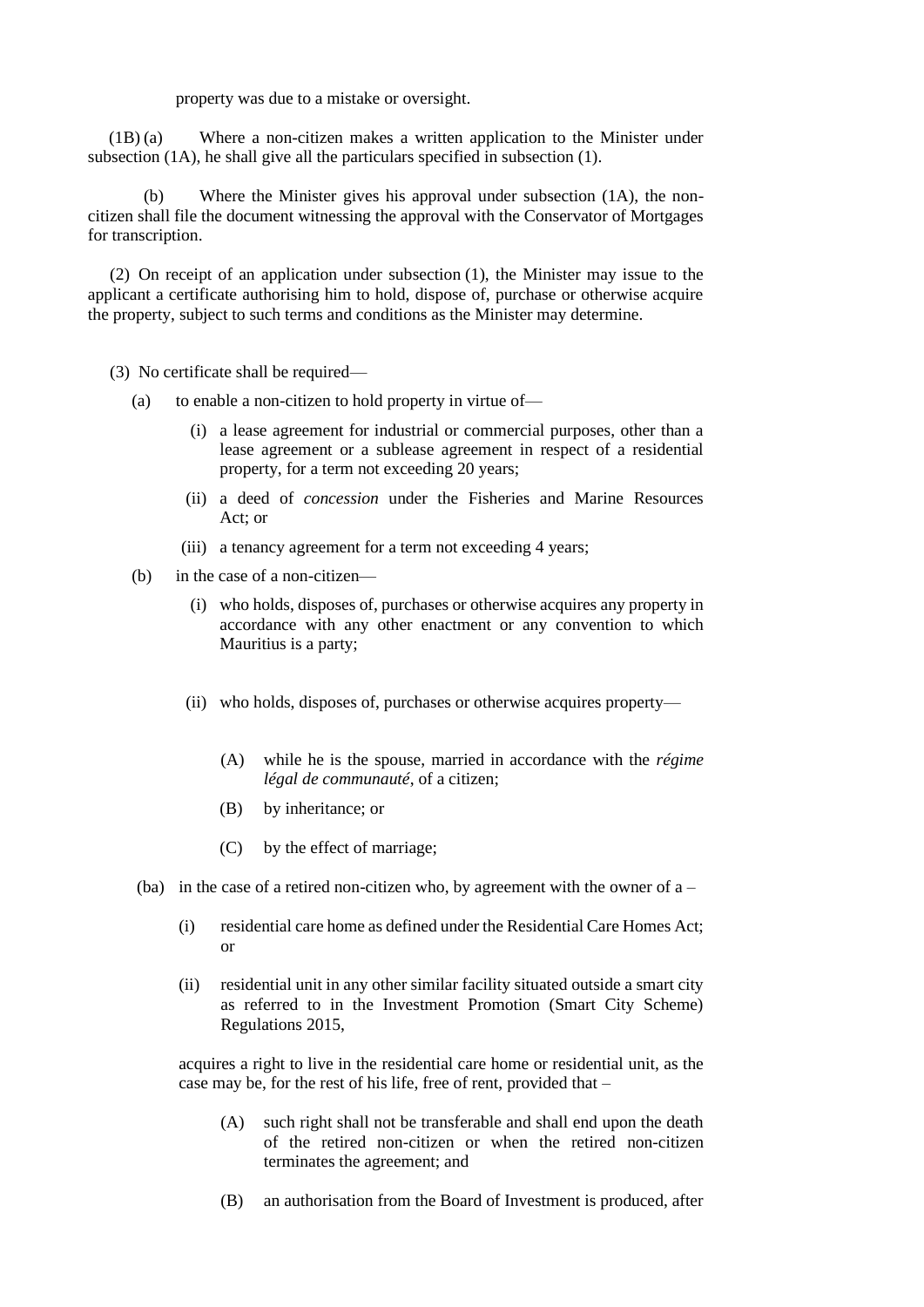the Board of Investment has obtained the approval of the Minister;

- (c) in the case of a non-citizen or a person not resident in Mauritius who—
	- (i) holds, disposes of, purchase or otherwise acquires, sells or otherwise deals with shares or other securities of a company which is desirous of being admitted for quotation on the Official List of the Stock Exchange through a public issue, offer for sale of shares and private placement of shares, or quoted on the Official List of the Stock Exchange or admitted to any Second Market which may be established under the Stock Exchange Act; or
	- (ii) invests in a unit trust scheme and any other collective investment vehicle;
		- (iii) purchases or otherwise acquires any luxury villa, apartment, penthouse or other similar properties used, or available for use, as residence with or without attending services or amenities from a company holding a certificate under the Invest Hotel Scheme, Property Development Scheme or Smart City Scheme, prescribed under the Economic Development Board Act 2017;
		- (iv) purchases or otherwise acquires an immovable property, a right to immovable property or part of a building, for business purposes, on production of an authorisation from the Economic Development Board granted after it has obtained the approval of the Minister;
		- (v) purchases or otherwise acquires an apartment used, or available for use, as residence, in a building of at least 2 floors above ground floor, provided the purchase price is not less than 6 million rupees or its equivalent in any other hard convertible foreign currency, or in such other amount as may be prescribed, on production of an authorisation from the Economic Development Board granted after it has obtained the approval of the Minister;
		- (vi) purchases or acquires a plot of service land for the construction of a residence from a company holding a certificate under the Smart City Scheme prescribed under the Economic Development Board Act 2017;
	- (vii) notwithstanding the repeal of the provisions relating to the IRS certificate or RES certificate under the Economic Development Board Act 2017, purchases or otherwise acquires a residential property from a company holding an IRS certificate or a RES certificate.
- (4) For the purposes of subsection  $(3)$  (c) –

"company" includes a unit trust, a qualified corporation or any other collective investment vehicle.

**4.** —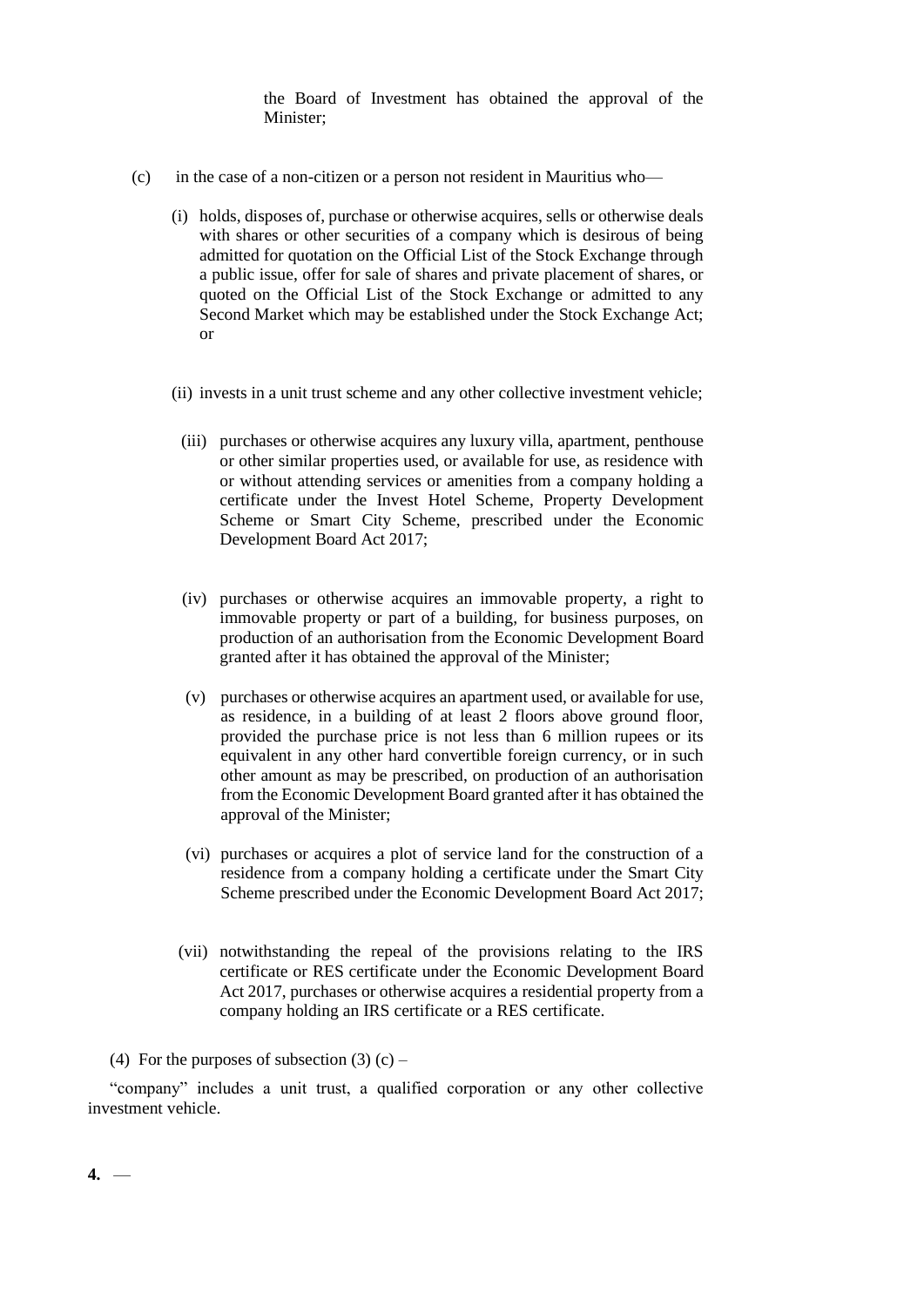#### **5. Consequence of contravention**

(1) An agreement which is in contravention of—

- (a) section 3; or
- (b) a condition imposed in a certificate,

shall be void.

(2) Where property is held, disposed of, purchased or otherwise acquired in contravention of—

- (a) section 3; or
- (b) a condition imposed in a certificate,

the Curator shall forthwith—

(i) take possession of the property; and

(ii) cause it to be sold in accordance with the Sale of Immovable Property Act.

(3) A person, other than a non-citizen, who acquires property pursuant to a sale under subsection (2) (b) (ii), shall acquire a good title to the property.

(4) The proceeds of a sale under subsection  $(2)$  (b) (ii) shall, after deduction of all charges, be paid over, in such manner as the Master and Registrar may determine, to the non-citizen or other person who appears to be entitled to them.

(5) A non-citizen who contravenes section 3 shall commit an offence and shall, on conviction, be liable to a fine not exceeding 10,000 rupees and to imprisonment for a term not exceeding one year.

## **6. Qualified corporation**

(1) Subject to subsection (2), a qualified corporation or an applicant for a business certificate who wishes to hold, dispose of or purchase or otherwise acquire a property shall apply to the Commission, or in the case of a bank holding a banking licence under the Banking Act, in so far as it relates to its banking transactions with non-residents and corporations holding a Global Business Licence or being an Authorised Company, to the Bank of Mauritius.

(2) The Minister may—

- (a) make regulations to provide for the manner in which applications submitted to the Commission or the Bank of Mauritius, as the case may be, shall be processed;
- (b) delegate to the Commission or the Bank of Mauritius, subject to such directions as he may determine, his powers to issue a certificate under this Act to a qualified corporation.

(3) Any certificate issued by the Commission or the Bank of Mauritius, as the case may be, under powers delegated by the Minister, shall be deemed to be a certificate issued under section 3 (2) of this Act.

## **7. Savings**

(1) The provisions of this Act shall continue to apply up to 30 June 2021 to the holder of a valid Category 1 Global Business Licence or Category 2 Global Business Licence, issued on or before 16 October 2017, as if the provisions of this Act have not been amended on the commencement of this section.

(2) The provisions of this Act shall continue to apply up to 31 December 2018 to the holder of a valid Category 1 Global Business Licence or Category 2 Global Business